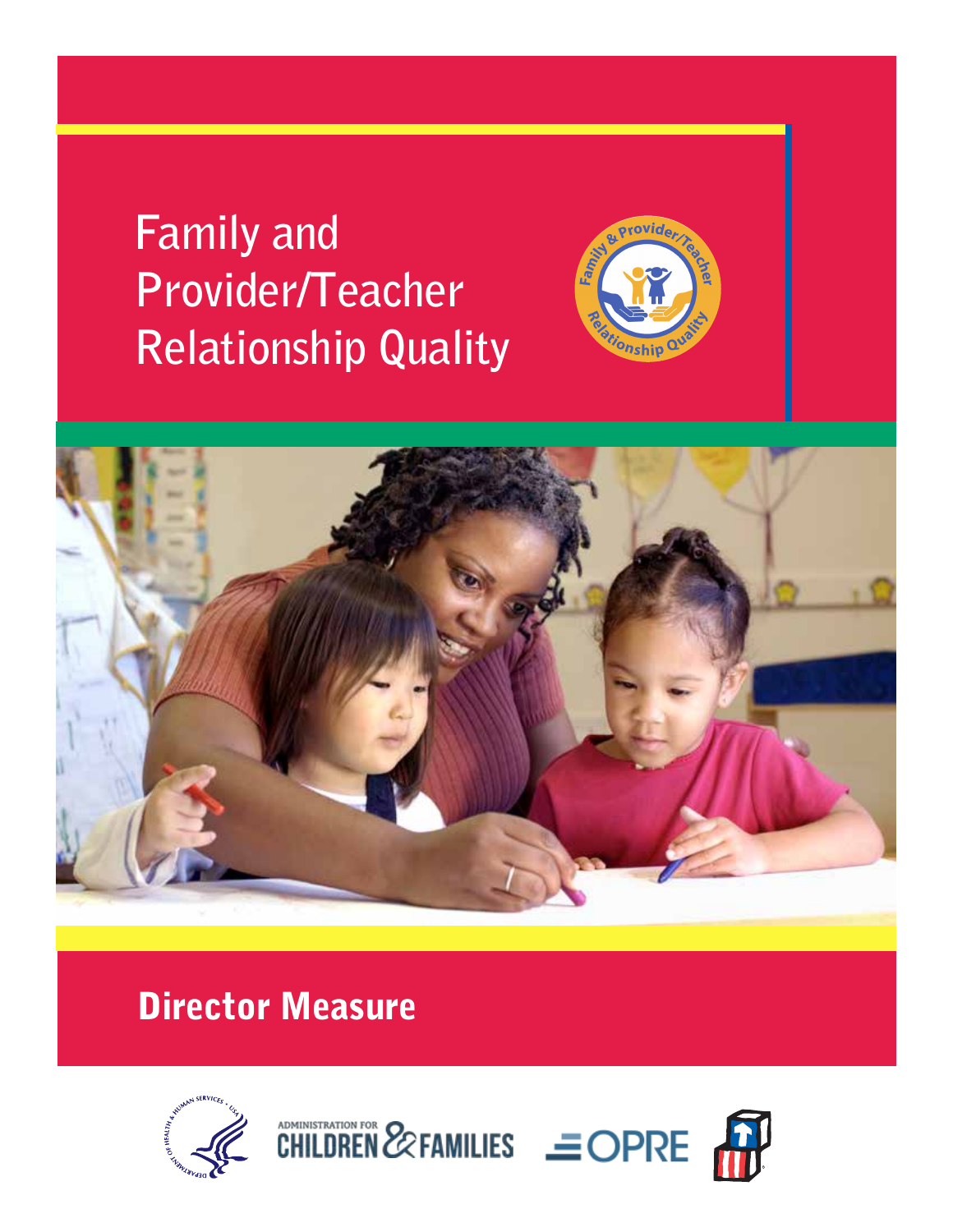### Director Measure

This measure asks about your early education and child care program. It asks general questions about the education or care environment, and the parents and families of children enrolled in your program.

It takes approximately 10 minutes to complete this measure.

Please use a black or blue pen to complete this form.

Mark  $\boxtimes$  to indicate your answer.

If you change your answer, mark  $\blacksquare$  on the wrong answer, and mark  $\blacksquare$  to indicate the right answer.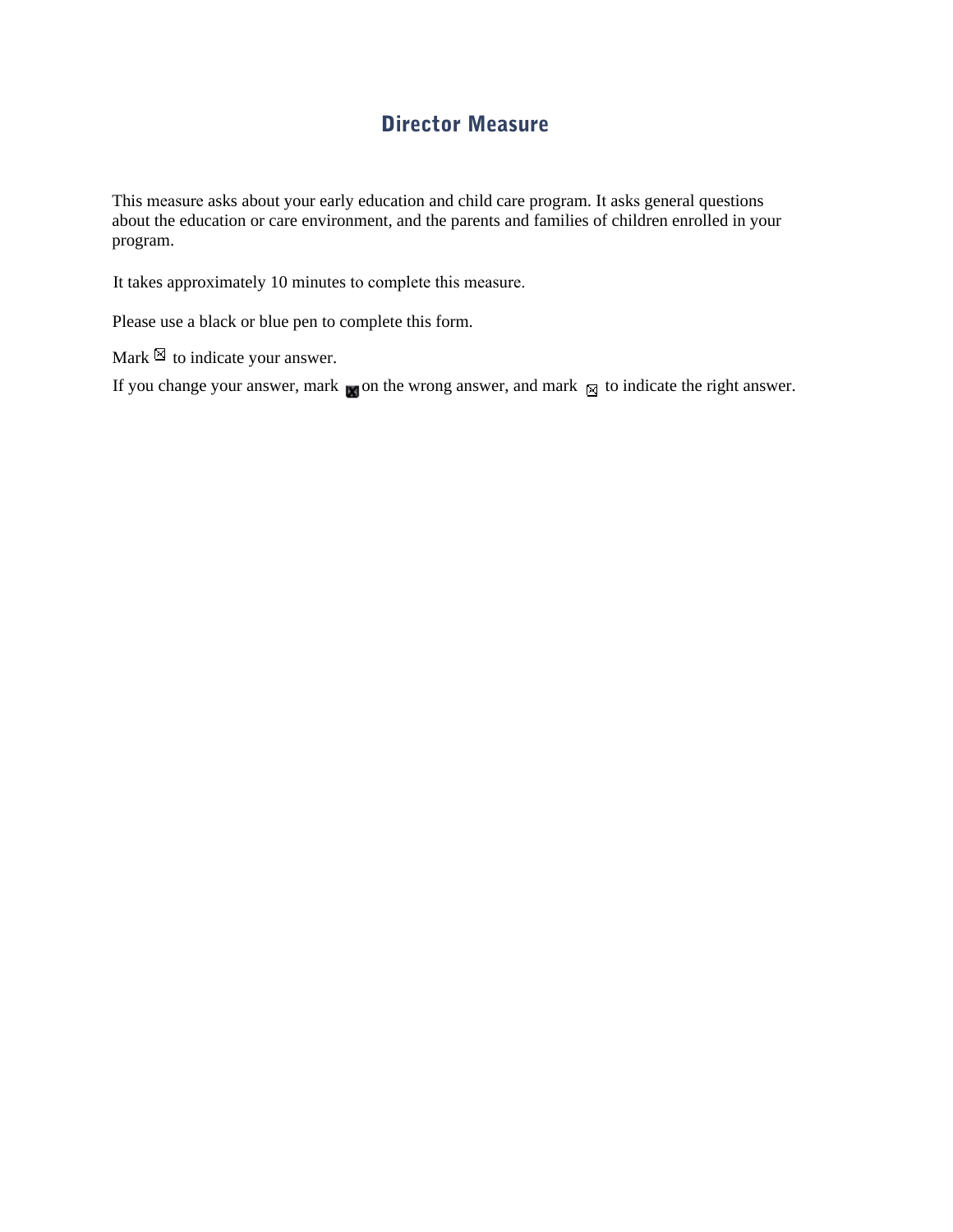### **1. How many children ages 05 are currently enrolled in your program?**

 *[IF YOUR PROGRAM HAS MORE THAN ONE PROGRAM ONLY REPORT ABOUT THE PROGRAM YOU ARE DIRECTLY RESPONSIBLE FOR. DO NOT INCLUDE CHILDREN THAT ARE ENROLLED IN A KINDERGARTEN PROGRAM.]* 



### **2. What are the ages of children you will accept into your program?**

 *[MARK ALL THAT APPLY.]* 

Less than 6 months

6 months-less than 1 year

- 1 year-less than 2 years
- 2 years-less than 3 years
- 3 years-less than 4 years
- 4 years-less than 5 years
- 5 years or more

### **3. Approximately how many of the children in your program belong to each of the following racial/ethnic groups?**

 *[THE COLUMNS SHOULD ADD TO THE TOTAL ENROLLMENT IN YOUR PROGRAM. DO NOT INCLUDE CHILDREN THAT ARE ENROLLED IN A KINDERGARTEN PROGRAM.]*

|                                       | a. White, not Hispanic or Latino                                  |  |
|---------------------------------------|-------------------------------------------------------------------|--|
|                                       | b. Black or African American, not Hispanic or Latino              |  |
|                                       | c. Hispanic/Latino of any race                                    |  |
|                                       | d. Two or more races, not Hispanic or Latino                      |  |
|                                       | e. Asian, not Hispanic or Latino                                  |  |
| f.                                    | Native Hawaiian or Other Pacific Islander, not Hispanic or Latino |  |
|                                       | g. American Indian or Alaska Native, not Hispanic or Latino       |  |
| Total enrollment (sum of a through g) |                                                                   |  |

### **4. How many aides and teaching assistants are employed in the program?**

aides and teaching assistants

### **5. How many child care providers and teachers are employed in the program?**

providers and teachers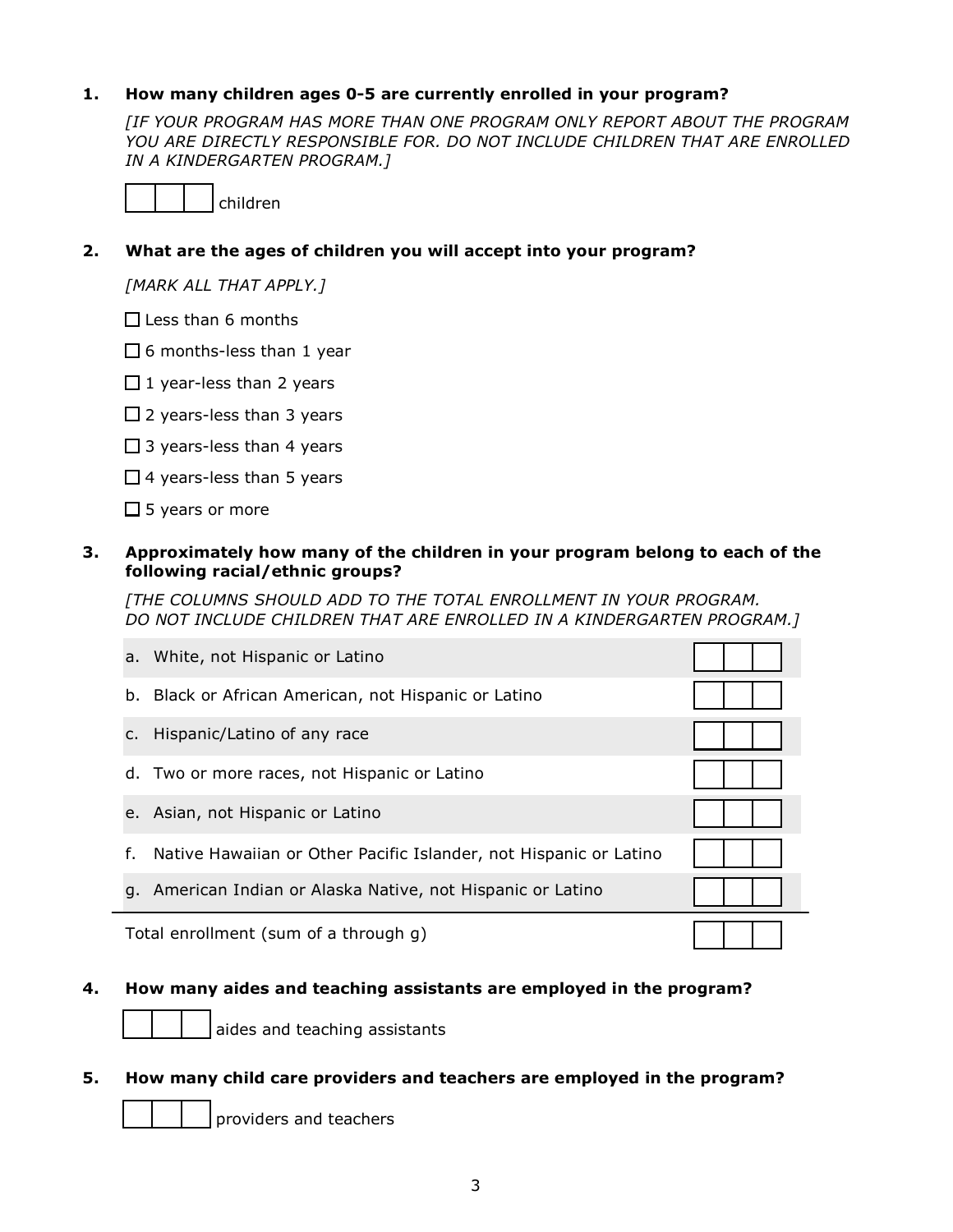### **6. How many family service workers are employed in the program?**

family service workers

### **7. Which of the following methods are used to communicate with families?**

 *[MARK ONE BOX IN EACH ROW.]* 

|                |                            | <b>Yes</b>      | No |
|----------------|----------------------------|-----------------|----|
| a.             | Website                    |                 |    |
| b.             | Newsletter                 | l 1             |    |
| $\mathsf{C}$ . | Calendar                   | l l             |    |
| d.             | <b>Bulletin Boards</b>     | H               |    |
| e.             | Email                      | <b>Contract</b> |    |
| f.             | Text message               | l 1             |    |
| g.             | Telephone                  | $\mathbf{I}$    |    |
| h.             | Parent-teacher conferences | - 1             |    |
| Τ.             | In-person discussions      |                 |    |

### **8. Since September, has your program given any family information about the following:**   *[MARK ONE BOX IN EACH ROW.]*

|                |                                                                     | Yes          | No |
|----------------|---------------------------------------------------------------------|--------------|----|
| a.             | Employment or job training?                                         |              |    |
| b.             | Food pantries?                                                      |              |    |
| $\mathsf{C}$ . | Women, Infants, and Children (WIC)?                                 |              |    |
| d.             | Child care subsidies or vouchers?                                   |              |    |
| е.             | Temporary Assistance for Needy Families (TANF)?                     |              |    |
| f.             | Adult education, GED classes, ESL classes, or continuing education? | П            |    |
| g.             | Housing assistance?                                                 | $\mathbf{I}$ |    |
| h.             | Energy or fuel assistance?                                          |              |    |
| i.             | Immigration or legal services?                                      |              |    |
| j.             | Domestic violence programs?                                         |              |    |
| k.             | Substance abuse programs?                                           |              |    |
|                | Health insurance?                                                   |              |    |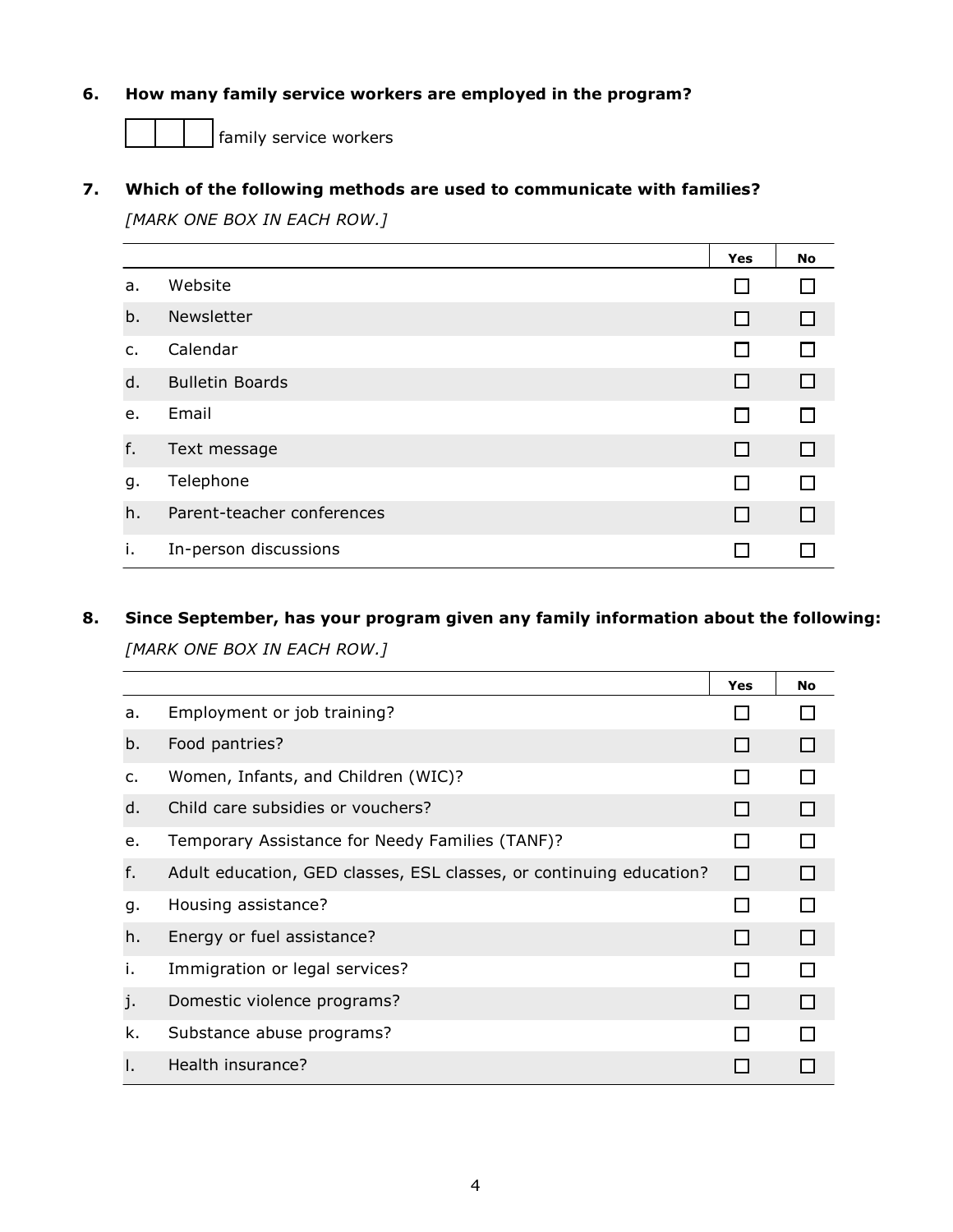### **9. Since September, has your program provided referrals for the following services:**   *[MARK ONE BOX IN EACH ROW.]*

|    |                                                                                             | Yes | No |
|----|---------------------------------------------------------------------------------------------|-----|----|
| a. | Health screening (medical, dental, vision, hearing, or speech)?                             |     |    |
| b. | Developmental assessments?                                                                  |     |    |
| c. | Psychological counseling services for children?                                             |     |    |
| d. | Psychological counseling services for parents?                                              |     |    |
| e. | Social services such as housing assistance, food stamps,<br>financial aid, or medical care? |     |    |

#### **10. Since September, has your program offered the following to any family:**

 *[MARK ONE BOX IN EACH ROW.]* 

|    |                                                                        | Yes | No |
|----|------------------------------------------------------------------------|-----|----|
| а. | Sick care?                                                             |     |    |
| b. | Extended hours?                                                        |     |    |
| c. | Flexibility to drop off early or pick up late as needed?               |     |    |
| d. | Flexibility to pay for child care services after the payment due date? |     |    |
| e. | Help getting transportation to and/or from the care setting?           |     |    |

## **11. Since September, has your program received funding from any of the following?**

 *[MARK ALL THAT APPLY.]* 

 $\square$  State pre-kindergarten

 $\Box$  Head Start

Child Care and Development Fund (CCDF)

 $\Box$  Title 1

Local or community organizations (e.g., United Way)

 $\Box$  Other

### **12. Do you ask parents to provide you feedback about your program?**

 *[MARK ONLY ONE BOX.]* 

□ Yes

 $\n **1**$  No